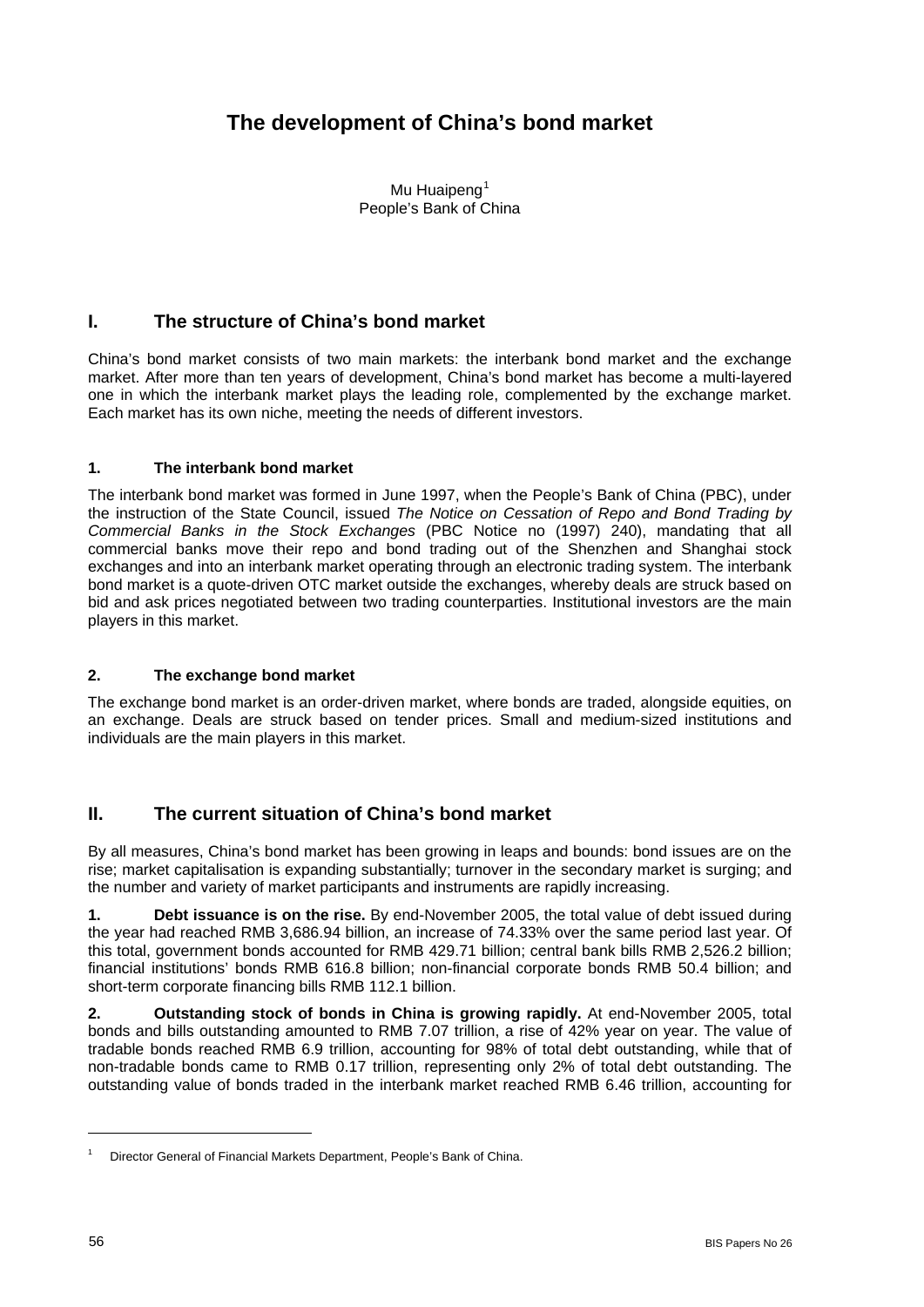94% of tradable bonds, while the value of those traded in the exchange market came to only RMB 0.39 trillion, representing less than 6%.

**3. Turnover is surging.** Total turnover in the interbank market during the first eleven months of 2005 reached RMB 20.64 trillion, an increase of some 62% year on year. Of that total, spot transactions came to RMB 5.2 trillion, collateralised repos RMB 15 trillion and outright repos RMB 179.4 billion. Over the same time period, total turnover in the exchange market reached RMB 2.43 trillion. Of that total, spot trading amounted to RMB 254 billion and repos RMB 2.18 trillion.

**4. The number of market players is burgeoning.** As the pace of market liberalisation has accelerated, the number and diversity of investors have burgeoned. By end-November 2005, the number of participants in the interbank market had reached 5,227, an increase of 22% from end-2004. Those participating in this market now include banks, securities firms, mutual funds, insurance companies and other non-bank financial institutions and corporations.

**5. The variety of instruments is expanding.** In terms of instruments on offer, repos and forwards have been introduced, in May 2004 and June 2005 respectively, while debt products now go beyond government bonds to encompass central bank bills; bonds issued by policy banks, banks and other non-bank financial institutions; subordinated debt issued by commercial banks; short-term corporate financing bills; and corporate bonds issued by non-financial firms.

### **III. The scope and importance of the interbank bond market**

As the wholesale OTC bond market serving principally an institutional investor base, the interbank market plays a key role in ensuring the healthy operation of the macroeconomy, effective transmission of monetary policy and effective allocation of financial resources.

First, the interbank market has promoted the development of direct financing, which has reduced the economy's over-reliance on the banking system for credit, optimised the financing structure of the economy as a whole, mitigated financial risk and enhanced market efficiency.

Second, this market has significantly facilitated market-based interest rate reform. Indeed, it was in the interbank market that China's market-based interest rate reform began. Thanks to the development of this market, we now have a bond yield curve that provides a benchmark for price-setting in the primary bond market and price-quoting in the secondary market. Such progress is of great significance in terms of pricing financial assets and interest-rate derivatives, as well as providing information concerning inflation expectations.

Third, the interbank market has laid a foundation for macro-control by the central bank and has contributed to the more effective application and transmission of monetary policy. The interbank bond market is where the central bank conducts its open market operations; and the deepening and expansion of this market has provided even more scope for the central bank to act, accelerating the transformation of monetary control from a direct administrative approach to an indirect market approach. The central bank has already been equipped with the capacity to influence interest rates in the money market via its open market operations, and it is now clear that the improvement in the monetary policy transmission mechanism has greatly enhanced the effectiveness of monetary policy.

Fourth, the interbank market has provided a way for financial institutions to better manage their liquidity. Specifically, this market enables commercial banks to hold bonds, adjust their liquidity positions promptly and reduce their excess reserve levels. Recent developments in this market are also now enabling commercial banks to better manage their liabilities, mitigating their mismatch problems and operational risks.

# **IV. Recent reforms in China's bond market**

Recent reforms in China's bond market have been in three main areas: financial product innovation, general market infrastructure and corporate bond market development.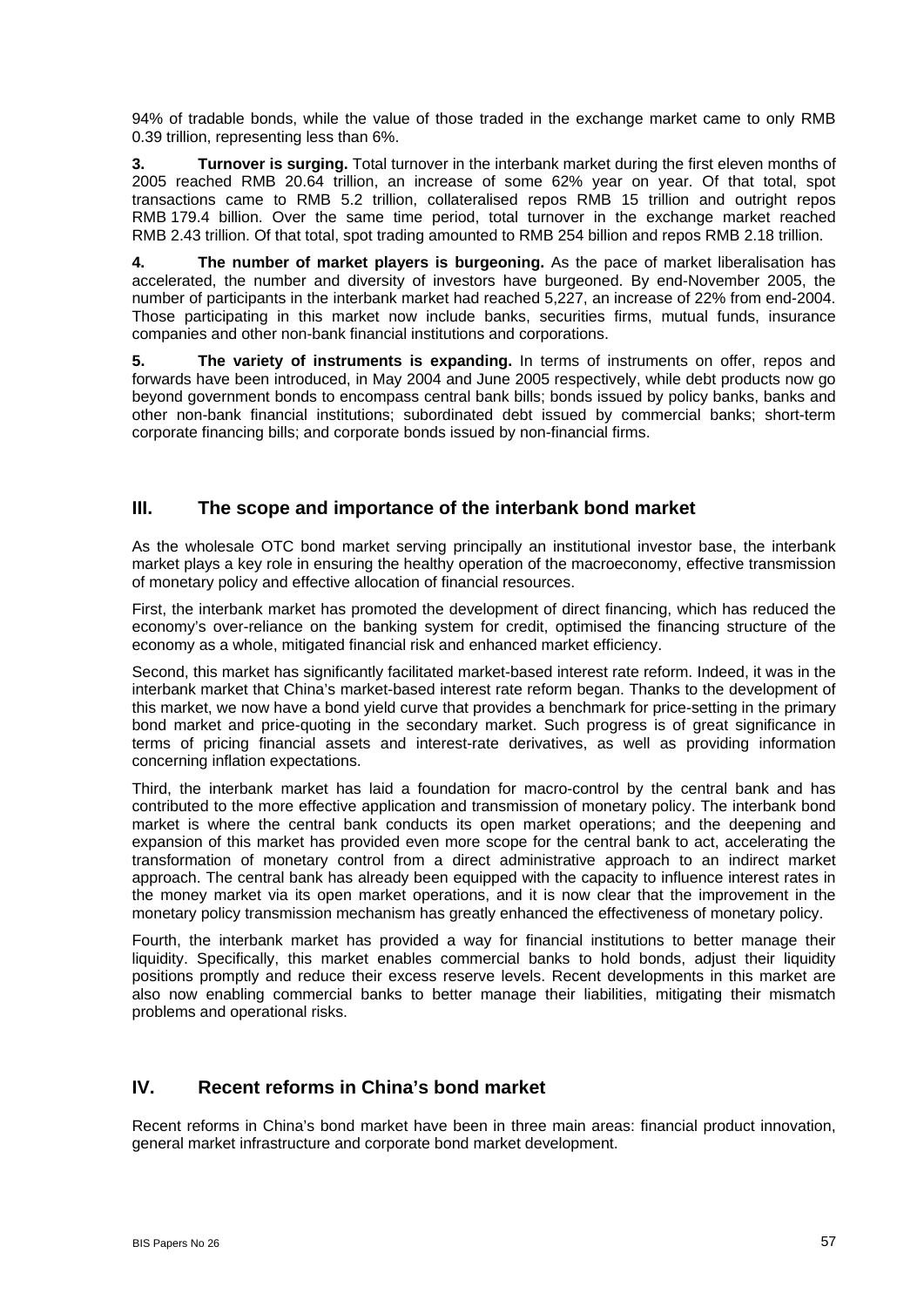### **1. Active promotion of financial innovation**

#### *Accelerating financial product innovation and increasing investor choice*

First, commercial banks can now issue subordinated bonds. In order to improve asset quality and capital adequacy levels at commercial banks, as well as advance the reform process of state-owned commercial banks, the PBC issued *The Regulations on the Issuance of Subordinated Bonds by Commercial Banks* in June 2004. At that time, the PBC granted approval for Bank of China, China Construction Bank, Industrial and Commercial Bank, Industrial Bank and China Minsheng Banking Corporation, Ltd to issue subordinated bonds; by end-October 2005 total issuance of subordinated bonds issued by commercial banks had reached RMB 128.8 billion.

Second, other financial institutions can now issue bonds. To expand direct financing channels for financial institutions and provide them with the liability management tools needed to resolve their longstanding problem of term structure mismatch, the PBC, after considerable public consultation, issued *The Regulations on the Issuance of Financial Bonds in the National Interbank Bond Market* in April 2005. By end-October 2005, Shanghai Pudong Development Bank, China Merchant Bank and Industrial Bank have issued bonds for RMB 7 billion, RMB 10 billion and RMB 10 billion, respectively.

Third, non-financial corporations can now issue short-term financing bills in the interbank market. To improve the economy's financing structure and encourage competent enterprises to tap the capital market directly in order to meet their financing needs and reduce their costs, the PBC issued *The Regulations on Short-term Financing Bills* and other related supporting documents in May 2005. Soon after this, the first batch of such short-term financing bills was issued in the interbank market. By end-2005, non-financial corporations' short-term financing bills outstanding were already approaching RMB 140 billion. The issuance and trading of non-financial corporations' short-term financing bills is a major breakthrough in the development of direct financing for non-financial corporations.

Fourth, an asset-securitisation pilot scheme was recently introduced. *The Regulations on Pilot Credit Asset-Securitisation* were enacted in April 2005, paving the way for a trial run for mortgage-backed securities (MBSs) and asset-backed securities (ABSs). Going forward, financial products related to securitised assets are likely to play an active role in direct financing, as well as asset-liability management at banks.

#### *Promoting instruments that aid liquidity, risk management and price discovery*

First, outright repos have been introduced for the purpose of increasing bond market liquidity. Specifically, we have learnt from the experiences of other developed bond markets and modified the classic repo for use in our domestic interbank bond market. *The Regulations on Bond Outright Repos in the National Interbank Bond Market*, enacted in April 2004, set down the structure of the outright repo. Outright repo trading has not only increased the liquidity of the bond market, but has also paved the way for the introduction of other derivatives. At end-October 2005, turnover of outright repos in the interbank bond market totalled RMB 283.3 billion.

Second, bond forward transactions were recently introduced. As mentioned above, the success of outright repo trading has spurred us to develop the financial derivatives market further. Consequently, *The Regulations on Bond Forward Transactions in the National Interbank Bond Market*; *the Master Agreement on Bond Forward Transactions in the National Interbank Bond Market;* and *the PBC's Notice Regarding Matters Related to Information Disclosure and Risk Surveillance of Bond Forward Transactions in the National Interbank Bond Market* were issued during April–June 2005. Bond forward transactions can help investors manage interest-rate risk, increase market liquidity and fulfil the price-discovery function. In addition, the trading of forwards can provide key information for the central bank in its conduct of monetary policy, and can play an important role in promoting the future development of the bond market in particular and financial markets generally.

#### **2. Infrastructure development in the interbank bond market**

#### *Establishing a legal framework for the market*

In the course of bond market development, we follow the principle of "making rules first, conducting business later". This means that the government puts great emphasis on establishing the necessary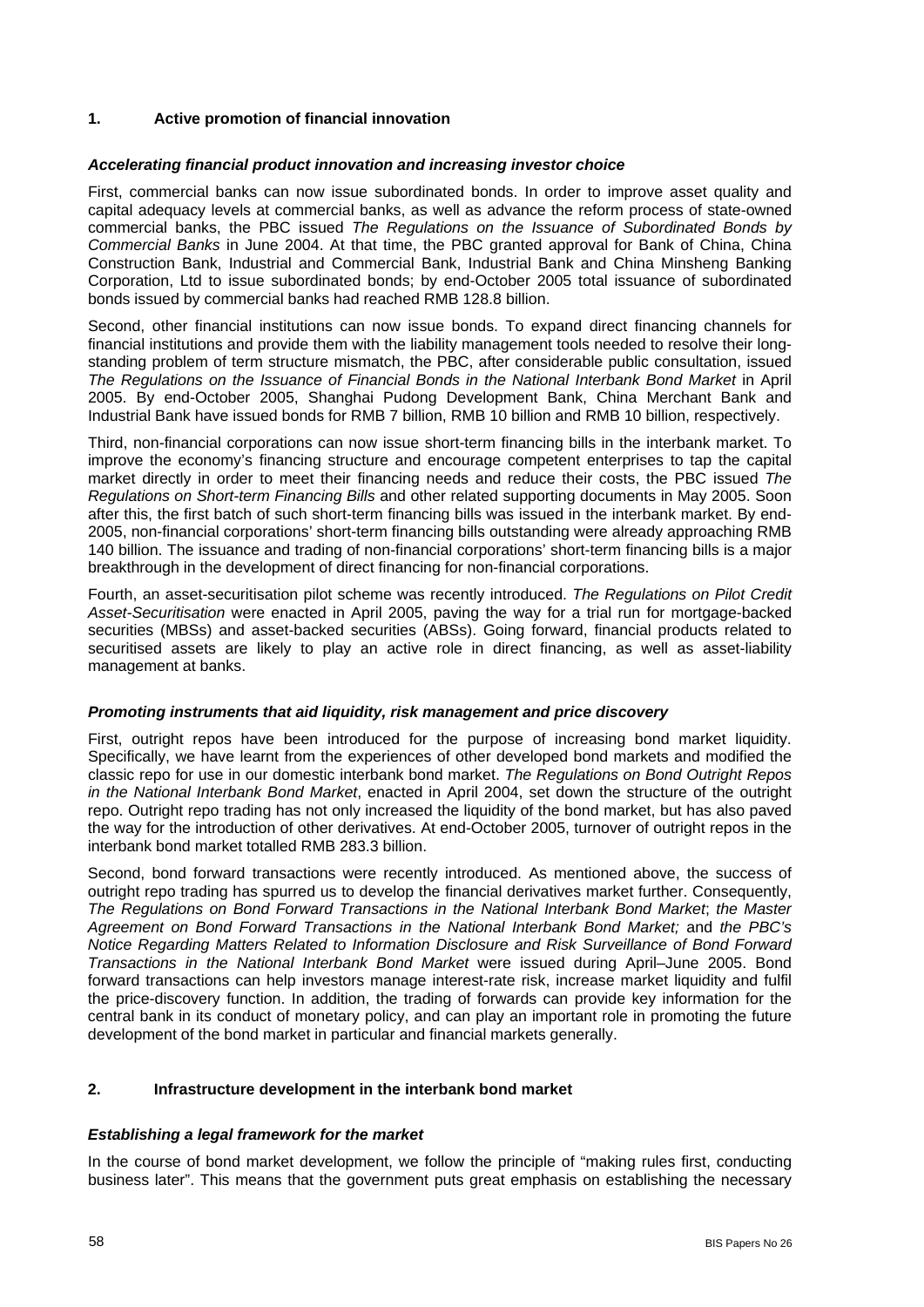rules to ensure the sound development of the bond market. In recognition that a proper legal framework is a prerequisite for the emergence of innovative financial products and the development of bond markets generally, we have issued a number of regulations, many of which have been mentioned in Section IV.1 above. In formulating these, we sought the views and comments of intermediaries and market participants on the appropriate legal framework for the bond market. The resulting framework has played an important role in the market's development, by improving the efficiency of transactions and settlements, reducing default risk and reinforcing industry self-discipline.

In addition, incorporating the views and comments of intermediaries and market participants on the appropriate legal framework for the bond market, we have also formulated a number of standardised documents such as

- The Master Agreement on Collateralised Repos in the National Interbank Bond Market;
- The Master Agreement on Outright Repos in the National Interbank Bond Market;
- The Master Agreement on Bond Forward Transactions in the National Interbank Bond Market.

#### *Building market infrastructure*

Sound market infrastructure is also essential for the sustainable and healthy development of the bond market. In recognition of this, the PBC has accelerated progress on this front in recent years.

First, a delivery versus payment (DVP) settlement system for the interbank market became operational on 8 November 2004, when the book-entry and payment systems were connected. This connection was a major breakthrough: it has improved operational efficiency, met the demands of financial product innovation, and effectively mitigated and controlled settlement risk - thereby providing reliable technical support for the efficient and safe operation of China's bond market.

Second, in October 2005 the straight-through processing (STP) settlement system was launched on a trial basis in the interbank market, whereby the trading system was linked to the book-entry system. A working group was formed to resolve the data-sharing and transmission frequency issues related to the connection of the trading and book-entry systems, and to draft relevant regulations. This group has also guided the financial intermediaries through the system development testing. Thus far, the STP system has been operating smoothly, and has helped improve trading efficiency and lower operational risk, thereby enhancing the workings of the whole bond market.

#### *Fostering the institutional investor base*

First, *The Regulations on Establishment of Pilot Fund Management Companies by Commercial Banks* were enacted in February 2005, authorising commercial banks to establish their own fund management operations and to offer fund management products. Three commercial banks have been approved to set up fund management companies so far, and, by end-November 2005, three stock market funds had been established, with a total issuance of RMB 14.7 billion. In addition to promoting direct finance, this regulatory initiative has also helped to advance the reform of commercial banks, improve resource allocation and diversify the investor base.

Second, strategic foreign institutional investors were given direct access to China's interbank bond market for the first time in 2005, when the Pan-Asia Index Fund and the China Index Bond Fund of the Asian Bond Fund 2, made sizeable investments in bonds there. Foreign institutional investor participation brings with it not only a mature investment philosophy and comprehensive knowledge of bond market operations and corporate governance, but also healthy competition and a forum for institutional investors to learn from each other.

#### **3. Boosting the corporate bond market**

In China, the incomplete development of the corporate bond market - with its inadequate supervision and legal framework, lack of investor diversity and low liquidity - has become a pressing problem for the Chinese economy. In particular, restrictions on issuers' qualifications, issuance amounts and pricing of new non-financial corporate issues need to be eliminated, while information disclosure and the credit rating system need to be beefed up. In addition, the official approval procedure for the